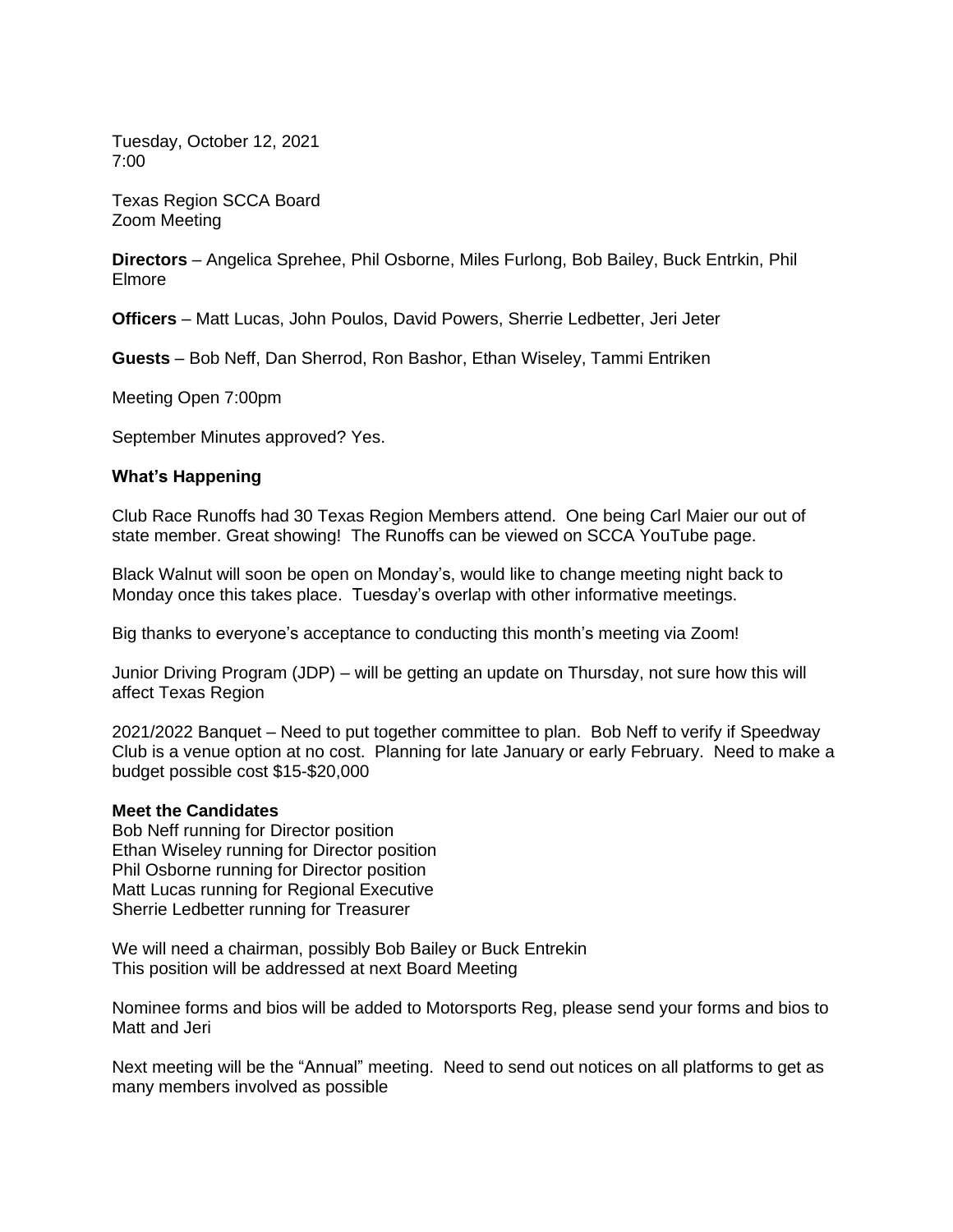### **Treasurer's Report - Sherrie Ledbetter**

Over all ahead as a group. TT lost money on the September event due to attendance. The September Solo event has not been posted yet and annual registration has not been added, this will even up the amounts of money in. Race event coming up and the Runoffs fees will be going out. Currently building budgets for TT.

# **Rally Report – John Poulos**

Big National Event coming up, Trifecta! Big thanks to Liz Witt she has done a lot in putting this event together. We have 8-10 teams coming from out of town. At the moment low registration for local teams, hoping for more within the next two weeks. Will send out more blasts on all platforms. Rally will be a Course Rally which would not be a good fit for Novice. GTA Rally good for all teams as well as the Tour Rally. These will be challenging as they are long courses. Really could use some volunteers for the event. Please let John know as soon as possible. Also making Rally T-Shirts that will be available at the event and on. These will not be event specific.

### **Club Race – Sitara Wilson**

#### Not present

Next event is Halloween currently about 40 people registered. There is currently a tire shortage this may contribute to the low attendance. As well it is hard to get cars ready in short timeframe just after Runoffs. This was made as an event on Facebook.

#### **Solo – David Powers**

9/26 event #6 had 138 registered, 128 with times and 26 novices attending 1/3 event #7 had 118 registered, 106 with times and 25 novices attending UTA event coming up Nov  $6<sup>th</sup>$  & 7<sup>th</sup> with SAE group Last event 11/14 #8 at Lone Star Park

# **Time Trial – Sherrie Ledbetter**

Working on dates for next year's schedule. Looking at dropping one event to get more attendance. Updating the website and looking to send out more advertisement. There will be a media blast in December noting that we will follow National TT car classing. This has already been posted on Facebook

# **Teen Driving - Sam Graff**

not present Not sure where we stand with Dragon Stadium

# **Membership – Danny Bullard**

Not present Active membership at 1052, 16 to expire in about two months 72% Individual membership 28% Family membership looking for input from anyone on what direction to take. Consensus opinion was look at participation.

#### **Round Table**

Renewal tags for Road Race trailers purchased